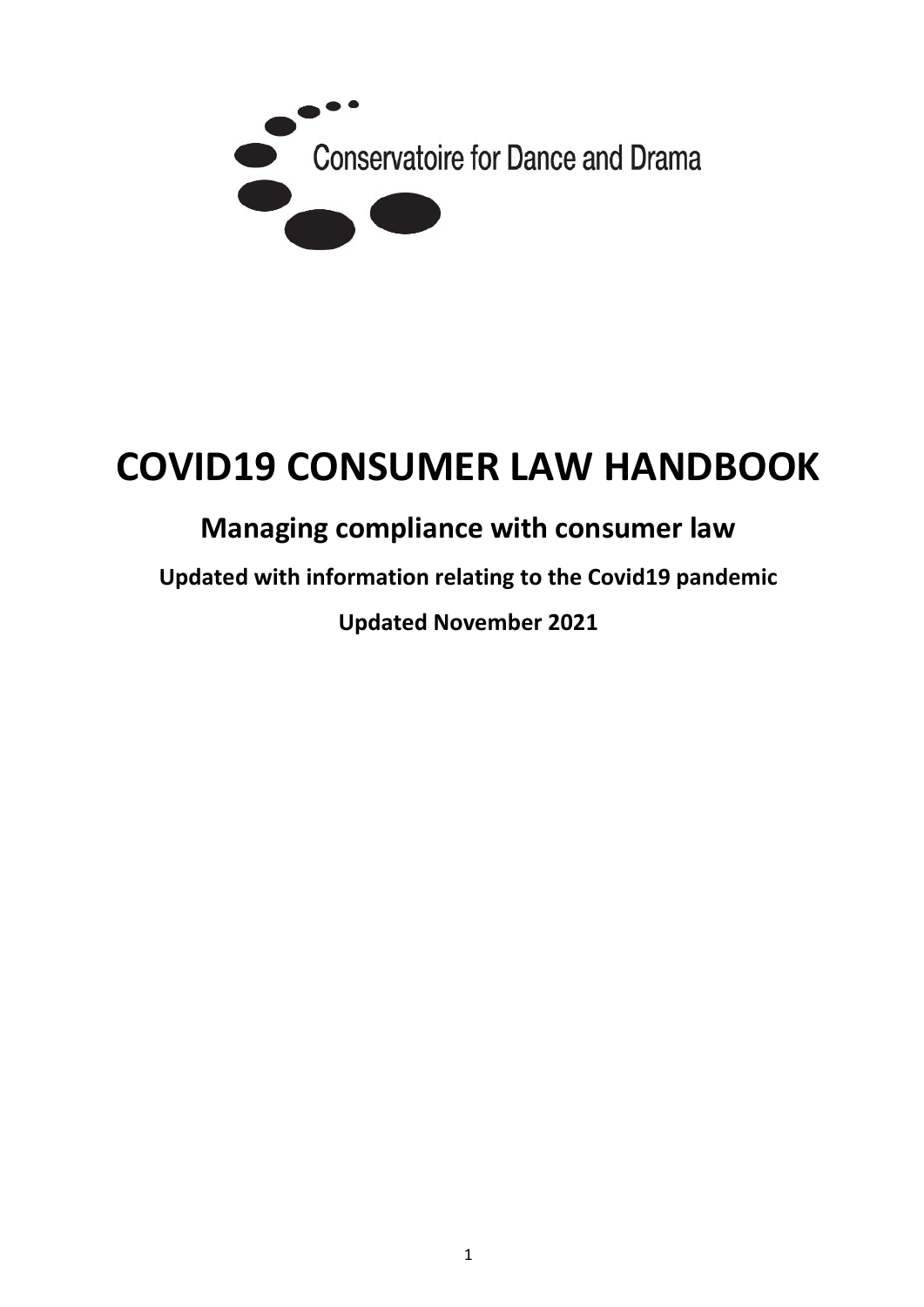# **Contents**

| <b>Section of Handbook</b> |                                                                                                | <b>Contents of Section</b>                                                                       | See<br>Page |
|----------------------------|------------------------------------------------------------------------------------------------|--------------------------------------------------------------------------------------------------|-------------|
|                            |                                                                                                |                                                                                                  | <b>No</b>   |
|                            | Preface                                                                                        |                                                                                                  | 3           |
|                            | You can find a list of the appendices to this handbook on this page                            |                                                                                                  |             |
|                            | <b>PART 1: MANAGING CONSUMER LAW COMPLIANCE</b>                                                |                                                                                                  | $4 - 6$     |
| 1.                         | <b>Introduction</b>                                                                            |                                                                                                  | 4           |
|                            | This section provides a brief explanation of the requirements of Consumer Law and explains the |                                                                                                  |             |
|                            | measures in place to help the Conservatoire adhere to these requirements                       |                                                                                                  |             |
| 2.                         | The Effective Collective Principles (Table 1)                                                  |                                                                                                  | 6           |
|                            | This table sets out the Conservatoire's agreed principles for managing its obligations with    |                                                                                                  |             |
|                            | regard to Consumer Law and what these mean for the Schools                                     |                                                                                                  |             |
|                            | <b>PART 2: GUIDANCE</b>                                                                        |                                                                                                  | $7 - 20$    |
| 1.                         | <b>The Consumer Law Context</b>                                                                |                                                                                                  | 7           |
|                            | This section provides information on what the CMA guidance on consumer law covers.             |                                                                                                  |             |
| 2.                         | 'Material Information' and 'Pre-contract Information': Provision of information to             |                                                                                                  |             |
|                            | applicants/students                                                                            |                                                                                                  |             |
|                            |                                                                                                | This section covers key principles of consumer law relating to these information sets. Table '2' |             |
|                            | gives an overview of the material information and pre-contract information.                    |                                                                                                  |             |
| З.                         | Additional requirements for the provision of material information to applicants and students   |                                                                                                  | 9           |
|                            | arising from the Covid19 pandemic                                                              |                                                                                                  |             |
|                            |                                                                                                | This section includes extracts from Office for Students' guidance published 10 June 2020         |             |
|                            |                                                                                                | regarding specific requirements in relation to changes to courses and the provision of material  |             |
|                            | information affected by the Covid19 pandemic.                                                  |                                                                                                  |             |
| 4.                         | What do Schools need to do?                                                                    |                                                                                                  | 14          |
|                            |                                                                                                | This section provides information for Schools on what they need to do in order to comply with    |             |
|                            | the agreed principles and Consumer Law                                                         |                                                                                                  |             |
|                            | 5. Some further future considerations for the schools                                          |                                                                                                  | 15          |

# **APPENDICES to this Handbook: Checklists and Model templates**

| <b>APPENDIX 1</b>  | <b>CMA Consumer Law Information Provision Checklist (CMA Requirements &amp; HEFCE guidance)</b> |
|--------------------|-------------------------------------------------------------------------------------------------|
| <b>APPENDIX 1A</b> | <b>Separate Checklist: CMA Consumer Law Requirements</b>                                        |
| <b>APPENDIX 1B</b> | <b>Separate Checklist: HEFCE Guidance on Material Information</b>                               |
|                    |                                                                                                 |
| <b>APPENDIX 2</b>  | <b>Model Terms and Conditions template</b>                                                      |
|                    |                                                                                                 |
| <b>APPENDIX 3</b>  | <b>Model Fees Policy template</b>                                                               |
| <b>APPENDIX 3A</b> | <b>Checklist for Fees</b>                                                                       |
|                    |                                                                                                 |
| <b>APPENDIX 4</b>  | <b>Course Summary Template</b>                                                                  |
|                    |                                                                                                 |
| <b>APPENDIX 5</b>  | <b>Model Undergraduate Offer Letter Template</b>                                                |
| <b>APPENDIX 5A</b> | Template Guidance Note 'Changes to Contract' (Notice to Returning and New Students)             |
|                    |                                                                                                 |
| <b>APPENDIX 6</b>  | Operational Agreement for ensuring compliance with Consumer Law (May 2019)                      |
| <b>APPENDIX 7</b>  | <b>What the Law Says</b>                                                                        |
| <b>APPENDIX 8</b>  | <b>CMA Guidance Annex B Information Provision</b>                                               |
|                    |                                                                                                 |
| <b>APPENDIX 9a</b> | <b>COVID19 Checklist for Provision of Information to Applicants</b>                             |
| <b>APPENDIX 9b</b> | <b>COVID19 Checklist for Provision of Information to Students</b>                               |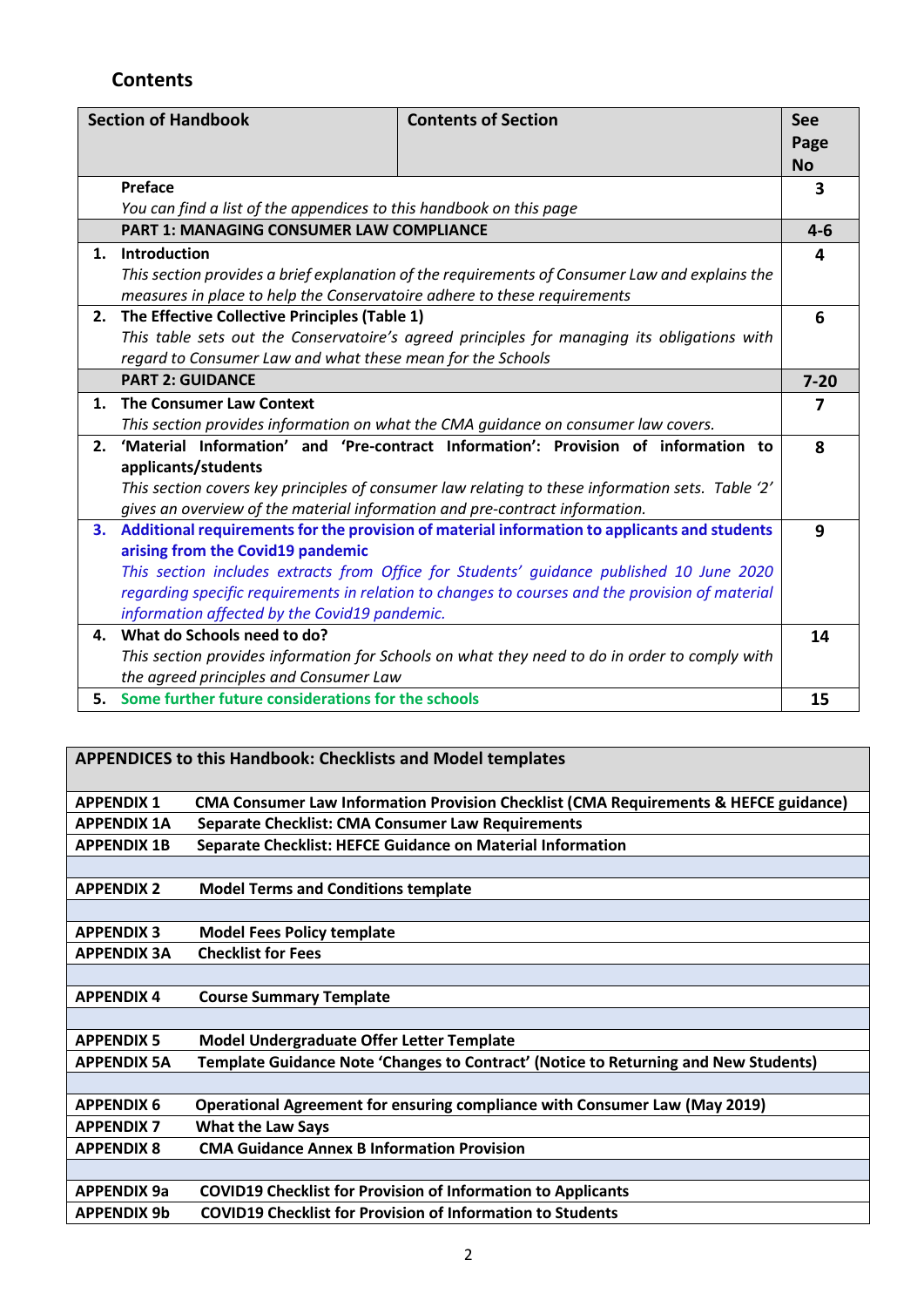#### **Preface**

Even before students take up a place on a course of higher education with you, a contract under consumer law is formed with the Conservatoire for Dance and Drama (and by extension, the relevant Member School). This handbook provides you with guidance on how this all works, what the requirements are, and a single point of reference to help you ensure compliance with consumer law. The Member Schools of the Conservatoire have agreed a common approach to managing Consumer Law requirements. Please see **Appendix 6** 'Operational Agreement for Compliance with Consumer Law' for details of the agreed approach.

- **Part 1** of this handbook sets out the Conservatoire's agreed operational approach to managing its obligations under Consumer Law.
- **Part 2** contains guidance on Consumer Law and what Schools need to do in order to comply with the agreed operational approach and the requirements of Consumer Law.

A set of appendices complements this handbook, and includes checklists that you can use to check your compliance, along with model templates for your Terms and Conditions, Fees Policy, and Course Summary<sup>1</sup> documents, as well as further information and guidance about consumer law.

A full checklist that synthesises both the CMA Consumer Law Requirements and the related guidance from HEFCE about the provision of information to applicants and students is provided as Appendix 1 for Schools to benchmark themselves against; the CMA and HEFCE guidance is also split into separate checklists for you to use if you wish (see Appendices 1 A and 1B).

Updates to this handbook have been in made in June 2020 in the light of new guidance and requirements arising from the Covid19 2020 pandemic. All updates are shown in blue font. The specific sections of this handbook containing new information/additional guidance are:

#### **Section 3 Additional requirements for the provision of material information to applicants and students arising from the Covid19 pandemic**

#### **Section 4 What do Schools need to do?**

Additionally, related to this guidance and new requirements, two new appendices have been added to assist Schools with managing the provision of information to prospective and current students:

Appendix 9a Covid19 Checklist for Provision of Information to Applicants

Appendix 9b Covid19 Checklist for Provision of Information to Students

<sup>&</sup>lt;sup>1</sup> All member Schools use the model Terms and Conditions, Fees Policy, and offer letter templates. The model Course Summary template should be used unless you have an equivalent document in place.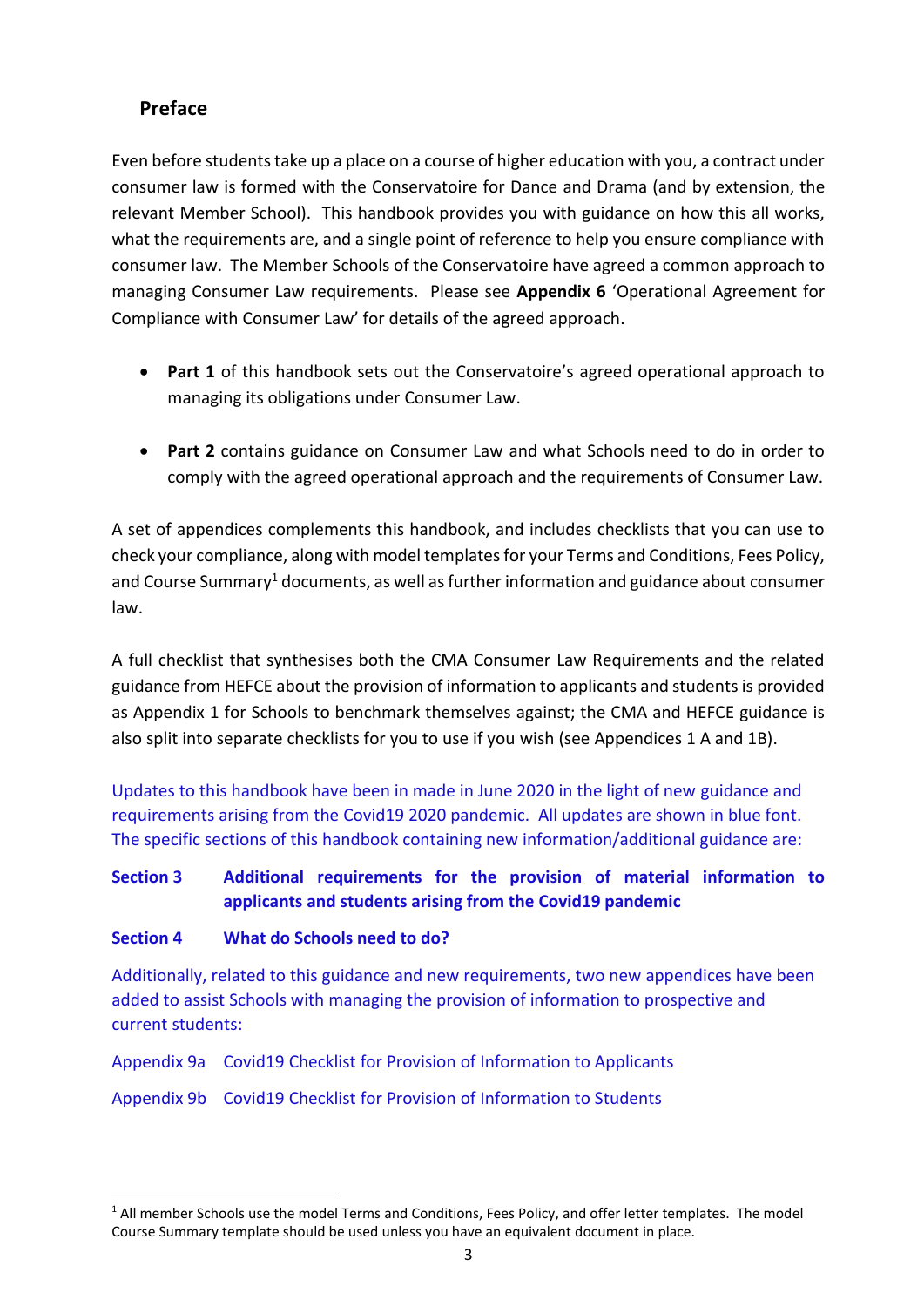#### **PART 1: MANAGING CONSUMER LAW COMPLIANCE**

#### **Introduction**

In 2015, the Competition and Markets Authority (CMA) introduced guidance for Higher Education Providers on Consumer Law Protection. This document has informed much of this handbook and can be found at the following link:

**[https://assets.publishing.service.gov.uk/government/uploads/system/uploads/attachment](https://assets.publishing.service.gov.uk/government/uploads/system/uploads/attachment_data/file/428549/HE_providers_-_advice_on_consumer_protection_law.pdf) [\\_data/file/428549/HE\\_providers\\_-\\_advice\\_on\\_consumer\\_protection\\_law.pdf](https://assets.publishing.service.gov.uk/government/uploads/system/uploads/attachment_data/file/428549/HE_providers_-_advice_on_consumer_protection_law.pdf)**

Additionally, from 2018, the new regulatory body for higher education in England is the Office for Students. The Office for Students regards students (including postgraduate students) as consumers. In order to continue to deliver higher education programmes of study, the Conservatoire must register with the Office for Students. As part of registering with the Office for Students, the Conservatoire along with all other registered HE providers was required to complete a self-assessment showing how they've given due regard to guidance about how to comply with consumer law. You can find more information at the following link:

[https://www.officeforstudents.org.uk/advice-and-guidance/regulation/student](https://www.officeforstudents.org.uk/advice-and-guidance/regulation/student-protection/students-as-consumers/)[protection/students-as-consumers/](https://www.officeforstudents.org.uk/advice-and-guidance/regulation/student-protection/students-as-consumers/)

There are three pieces of key legislation that pertain to student contracts and Consumer Law compliance (although they are not specific to the student sector):

#### **1. [Consumer Contract Regulations 2013](https://www.legislation.gov.uk/uksi/2013/3134/contents/made)**

This piece of legislation is very much process driven and is about what kind of information needs to be provided, when and how. It covers aspects such as pre-contract information and what needs to be provided to consumer before they enter into a contract, and is also explicit about this information being presented in durable media, rather than over the telephone or similar. It also specifies that the 14-day cancellation window must be publicized to students, and be clear about when it starts and when it ends. It is crucial that all relevant elements of this act are pulled together to ensure compliance.

#### **2. [Consumer Rights Act 2015](https://www.gov.uk/government/publications/consumer-rights-act-2015/consumer-rights-act-2015)**

This is a very important piece of legislation that defines what a consumer is. One of its core elements is the unfair terms regulations, and it specifies that if a term of a consumer contract is found to be unfair, it is not binding on the consumer (student) and so cannot be enforced. There is also a requirement that all services delivered to students need to be done so with due care.

#### **3. [Consumer Protection from Unfair Trading Regulations 2008](https://www.legislation.gov.uk/uksi/2008/1277/contents/made)**

This piece of legislation leads away from misleading and coercive practices, such as misleading students about what their rights are. Strict compliance is particularly important when dealing with student cases and complaints, e.g. providers must inform students they have the right to appeal to the OIA if they are not satisfied with the final outcome of their complaint, and provide clear signposting. Criminal sanctions are possible for serious breaches.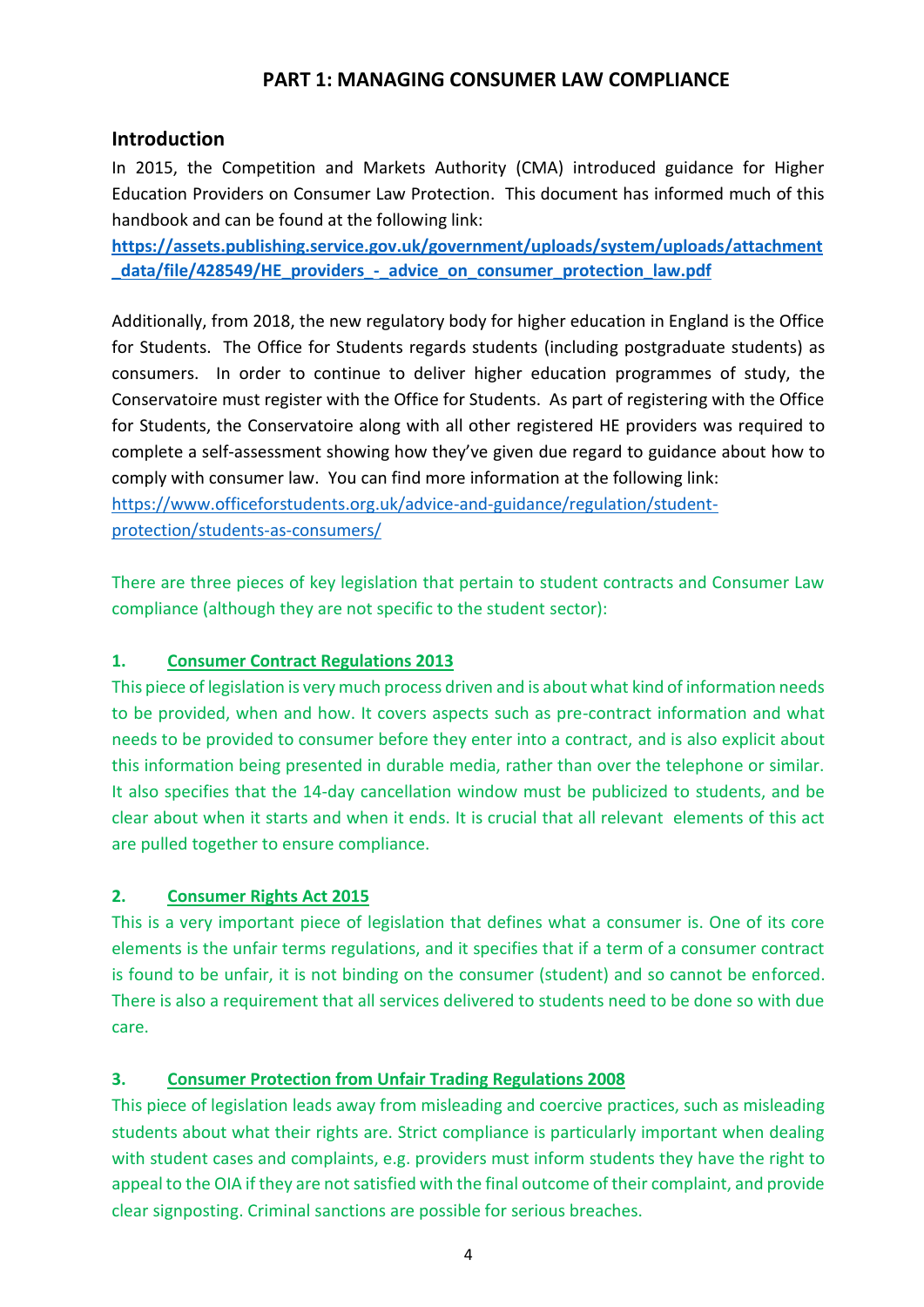Some ref flags and challenges schools should be aware of:

| <b>Student contracts</b>                    | <b>Consumer Law Compliance</b>         |
|---------------------------------------------|----------------------------------------|
| What is your student contracting process?   | OfS ongoing conditions of registration |
| When is your student contract formed?       | <b>Cancellation rights</b>             |
| What documents make up your student         | Refunds, penalties and compensation    |
| contract?                                   | policies                               |
| Things said at interview/audition/open days | Statutory guarantees and remedies      |
| Consent for pre-contract changes/reliance   | Mis-selling                            |
| on variation clauses post-contract          | Requirements around durable medium     |
| Pastoral support                            | <b>Fairness test</b>                   |
| Suspension/termination of contract          | Pandemic and industrial action         |
| Collaboration/placement arrangements        | <b>Student Protection Plans</b>        |

In June 2018, in light of the obligations and collective responsibility of the Conservatoire with regard to the Office for Students and the legislation on p.4, the Conservatoire Executive Committee agreed **five principles** (the 'Effective Collective Principles') for ensuring appropriate oversight and consistency of practice where this is prudent. These principles can be found on page 6 of this handbook.

The principles are designed to support compliance with meeting consumer law requirements, promote consistency of practice, and ensure that the Conservatoire is able to demonstrate a joined-up approach and an appropriate level of oversight in this area.

The principles support the Conservatoire and its Schools to meet the requirements of Consumer Law, as laid out by the CMA in Annex B to its guidance (this is reproduced for your reference as **Appendix 8 CMA Requirements Annex B Information Provision Requirements under the CCRs**).

As agreed by Conservatoire Executive Committee (CEC), the Quality Team in the central office of the Conservatoire will support Schools in meeting the requirements under Consumer Law, which will include as needed:

- Undertaking reviews of School website content and usability
- Helping to update model documents on behalf of Schools
- Advice and guidance

In June 2020, the Office for Students issued guidance on the provision of information to applicants and current students in respect of the Covid19 pandemic and consumer law.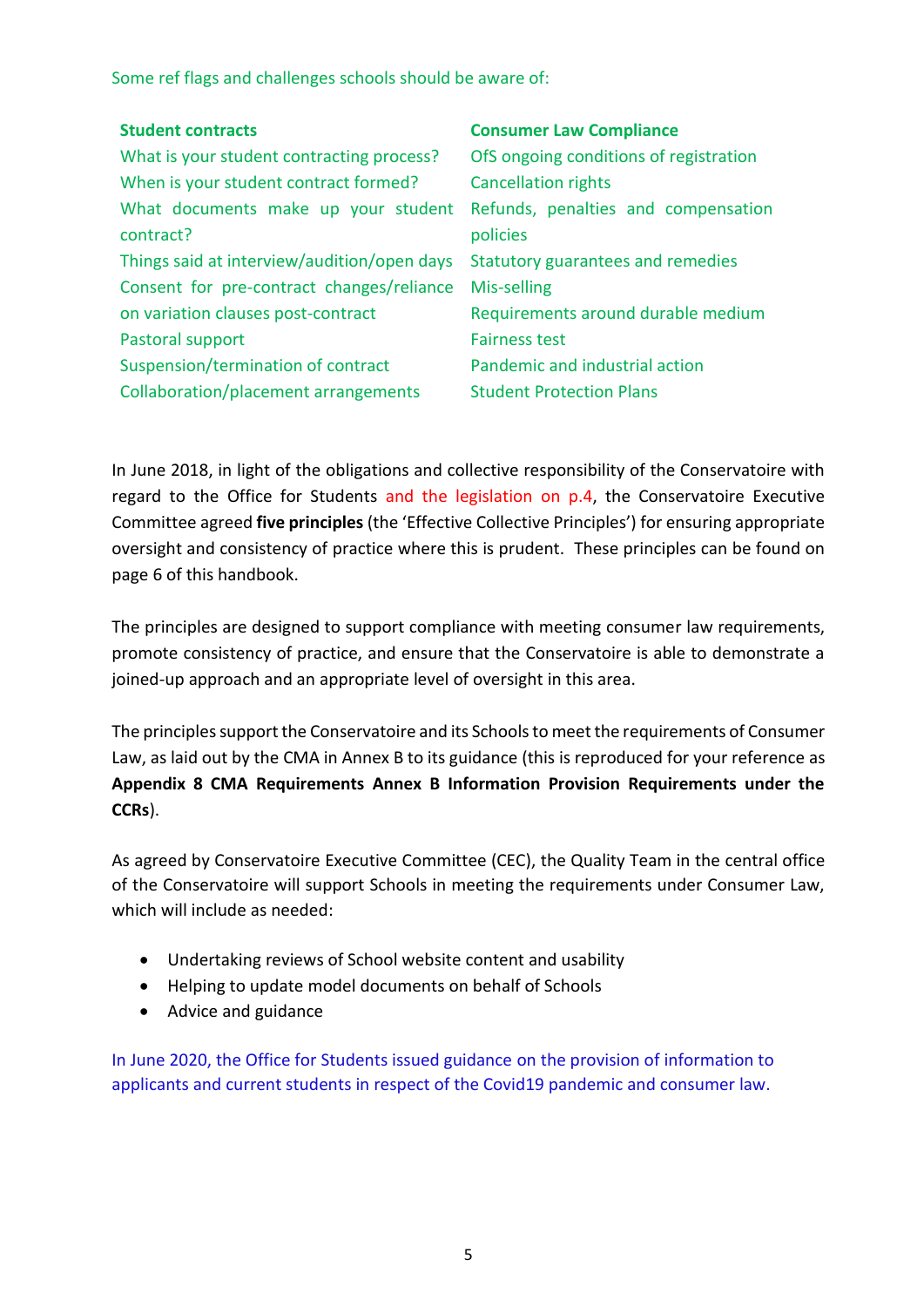# **1. The Effective Collective Principles (***Table 1***)**

Prior to the move to a single Terms and Conditions, Fees policy and central Conservatoire management of pre-contract documentation (agreed June 2019), the following five principles remain in place for how the Conservatoire manages its obligations under Consumer Law:

|                       | Schools follow the Conservatoire model templates                                                      | <b>Summary of Principle</b><br><b>Follow Conservatoire model</b><br>templates; |  |
|-----------------------|-------------------------------------------------------------------------------------------------------|--------------------------------------------------------------------------------|--|
| <b>Principle</b><br>1 | for Offer Letters, Terms and Conditions, Fees                                                         |                                                                                |  |
|                       | Policies, and course summaries as far as is                                                           |                                                                                |  |
|                       | practicable, and agree any changes to the contents<br>of these documents in advance of publication of | <b>Agree any changes to</b>                                                    |  |
|                       | any changes with Quality Team;                                                                        | content of these documents                                                     |  |
|                       |                                                                                                       | with Quality Team in                                                           |  |
|                       |                                                                                                       | advance                                                                        |  |
|                       | Schools continue to adhere to the guidance on the                                                     | <b>Adhere to guidance and</b>                                                  |  |
| <b>Principle</b>      | provision of 'material information' provided in                                                       | discuss plans before                                                           |  |
| 2                     | 2017 by HEFCE, <sup>2</sup> and discuss plans to change the                                           | changing any published                                                         |  |
|                       | content of this information on school websites with                                                   | content                                                                        |  |
|                       | Quality Team in advance of publication of any                                                         |                                                                                |  |
|                       | changes for information on this list;                                                                 |                                                                                |  |
|                       | Quality Team will continue to review<br>other                                                         | <b>Quality Team will review</b>                                                |  |
| <b>Principle</b>      | information provided on websites in order to discuss                                                  | published<br>information<br>on                                                 |  |
| 3                     | and support schools in this area with regard to                                                       | websites<br>and<br>will                                                        |  |
|                       | implications for consumer law;                                                                        | advise/support Schools on                                                      |  |
|                       |                                                                                                       | compliance                                                                     |  |
|                       | Where, after offers have been made to students, a                                                     | <b>Before making any changes</b>                                               |  |
| <b>Principle</b><br>4 | school determines that there needs to be an                                                           | or advising students of any                                                    |  |
|                       | amendment to the course as set out in the offer                                                       | changes:                                                                       |  |
|                       | letter, terms and conditions, fees policy, course                                                     |                                                                                |  |
|                       | summary, or 'material information' provided on<br>school websites or other sources, this should be    | <b>Raise</b><br>proposed<br>any<br>modifications                               |  |
|                       | raised with Quality Team for agreement before the                                                     | major/minor<br>to<br>course<br>content,<br>pre-                                |  |
|                       | change is made or before students are advised about                                                   | contract information<br>and                                                    |  |
|                       | the change;                                                                                           | information<br>material<br>with                                                |  |
|                       |                                                                                                       | <b>Quality Team</b>                                                            |  |
|                       | Building on the internal consumer law guidance first                                                  | <b>Use the Consumer Law</b>                                                    |  |
| <b>Principle</b>      | circulated in 2016, Quality Team will produce and                                                     | <b>Compliance Handbook for</b>                                                 |  |
| 5                     | maintain an expanded 'consumer law compliance'                                                        | reference                                                                      |  |
|                       | handbook that covers this approach, contains                                                          |                                                                                |  |
|                       | relevant guidance, up to date model documents, and                                                    |                                                                                |  |
|                       | provides a single point of reference for any member                                                   |                                                                                |  |
|                       |                                                                                                       |                                                                                |  |
|                       | of school staff, to assist with the continuity and                                                    |                                                                                |  |

<sup>&</sup>lt;sup>2</sup> See Appendix 1b) for the list of 'material information' agreed by CEC in Spring 2018; this information is also found in Appendix 1 where it is mapped against the CMA requirements.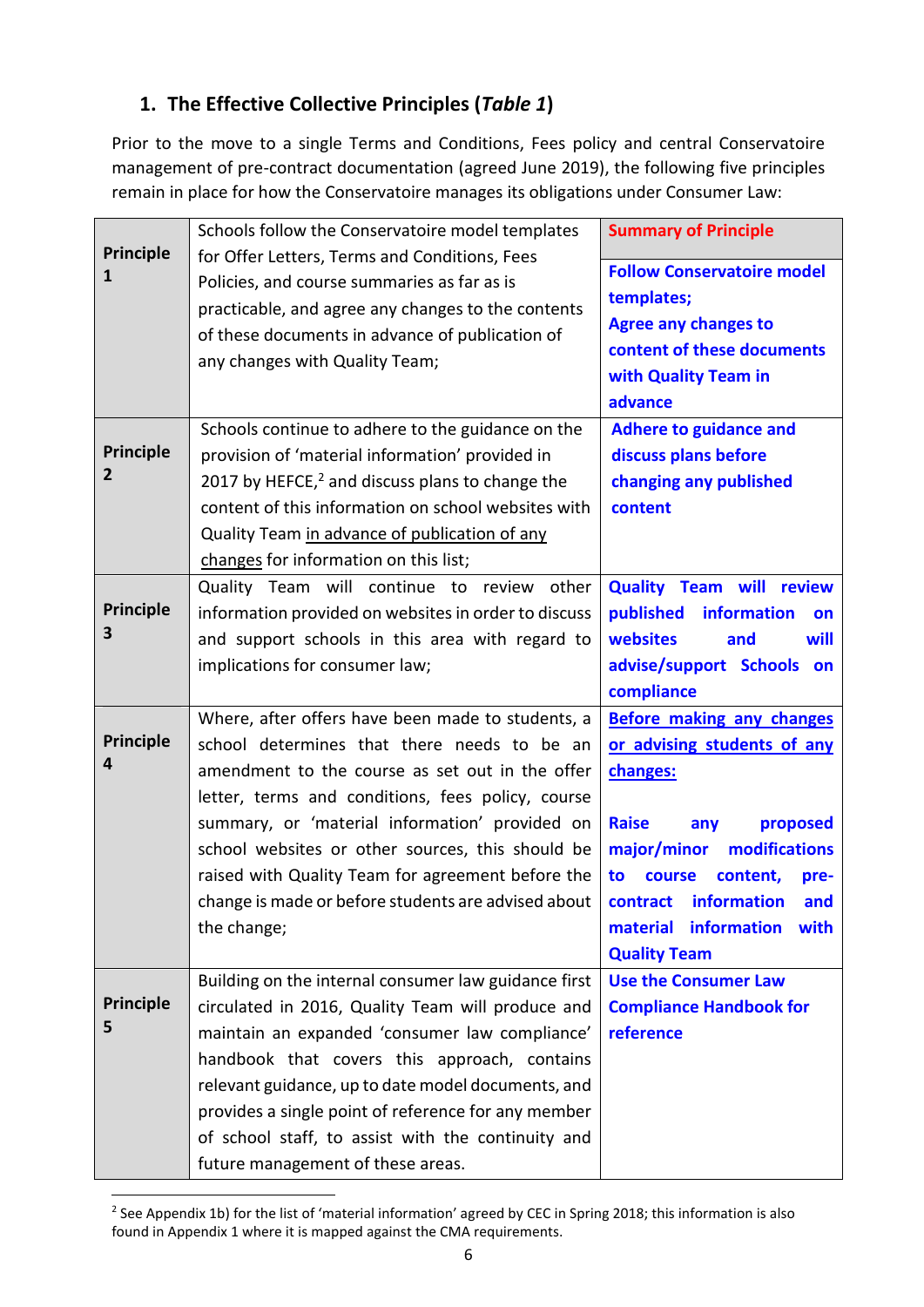### **PART 2: GUIDANCE**

This guidance should be read in conjunction with the *Guidance for HE Providers* published in 2015 by the Competition and Markets Authority ('CMA Guidance<sup>3</sup>') and HEFCE's Guide to *providing information to prospective undergraduate students* published in 2017.<sup>4</sup>

A checklist which synthesises the CMA requirements and a summary of the HEFCE guide is provided as **Appendix 1** for Schools to use to check they are meeting the necessary requirements. Quality Team can provide support with this work, and can check School websites and documentation where needed.

#### **1. The Consumer Law Context**

#### **What is covered by the CMA Guidance on consumer law?**

Schools should note that consumer rights are likely to extend to postgraduate students (see CMA Guidance, section 2.17) and may wish to take a single approach to the introduction of the terms and conditions.

The CMA's summary of these requirements set out in the CMA Guidance pp. 5-8 and is reproduced in Appendix One to this document. The key phases / elements of the studentconsumer life-cycle are defined by CMA as:

- **Information provision: ensuring that students are given up front, clear, timely, accurate and comprehensive information.** CMA identifies three phases: 'student research and application', 'offer stage', 'student enrolment stage'. HEFCE's 2017 Guidance<sup>5</sup> provides practical advice on the implementation of the CMA Guidance in this part of the life-cycle. Information may be contained both on websites and in prospectuses. Please see Appendix 1 for a checklist that synthesises both sets of guidance;
- **Ensuring that terms and conditions between HE providers and students are clear.** This includes not asserting unreasonably wide discretion to vary course content or increase fees during the duration of the course in fees policies (and terms and conditions);
- **Ensuring that HE providers' complaint handling processes and practices are accessible, clear and fair to students.**

The model terms and conditions document is relevant to each of the above areas.

<sup>3</sup> [https://www.gov.uk/government/uploads/system/uploads/attachment\\_data/file/428549/HE\\_providers\\_-](https://www.gov.uk/government/uploads/system/uploads/attachment_data/file/428549/HE_providers_-_advice_on_consumer_protection_law.pdf) [\\_advice\\_on\\_consumer\\_protection\\_law.pdf](https://www.gov.uk/government/uploads/system/uploads/attachment_data/file/428549/HE_providers_-_advice_on_consumer_protection_law.pdf)

<sup>4</sup> <http://www.hefce.ac.uk/lt/provinfo/>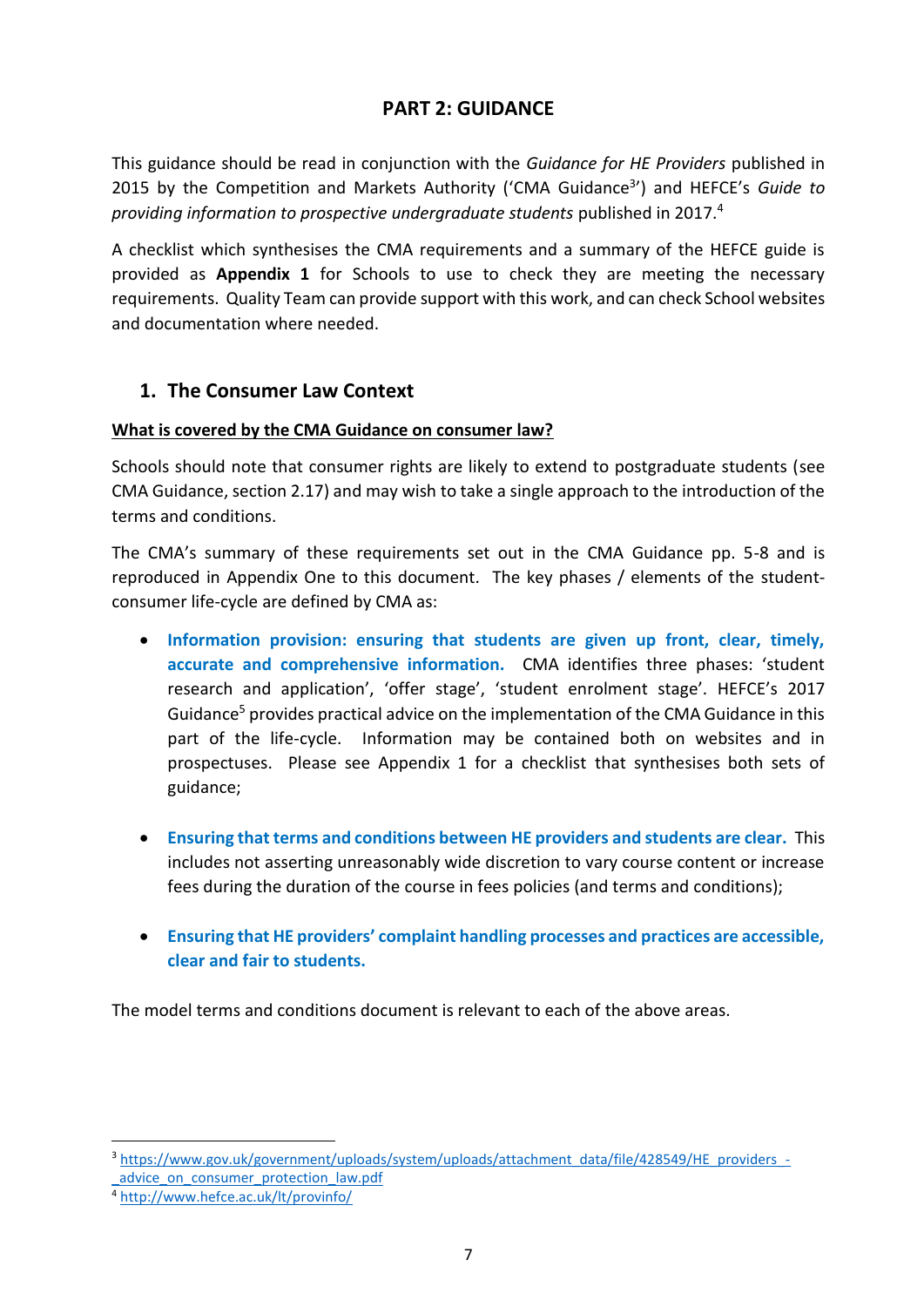# **2. 'Material Information' and 'Pre-contract Information': Provision of information to applicants / students**

| Provision of information to applicants/students governed by consumer law |                                                                                                                                                                                                                                                                           |                                                                                                                            |                                                                                                                                                                                                   |  |  |
|--------------------------------------------------------------------------|---------------------------------------------------------------------------------------------------------------------------------------------------------------------------------------------------------------------------------------------------------------------------|----------------------------------------------------------------------------------------------------------------------------|---------------------------------------------------------------------------------------------------------------------------------------------------------------------------------------------------|--|--|
| What is<br>'material<br>information' <sup>6</sup> ?                      | Information about the Higher<br>$\bullet$<br><b>Education courses each School</b><br>offers<br>The structure of Higher<br>$\bullet$<br><b>Education courses</b><br>The fees/costs                                                                                         | <b>Contained in:</b><br>Website Content <sup>7</sup> ;<br>paper<br>prospectuses;<br>Verbal information<br>provided e.g. at | <b>Information must</b><br>be up to date,<br>current and<br>accurate at the time<br>you open your<br><b>admissions</b>                                                                            |  |  |
|                                                                          | The pre-contract information<br>(see 'what is pre-contract<br>information' below)                                                                                                                                                                                         | Open Days                                                                                                                  |                                                                                                                                                                                                   |  |  |
| What is<br>'pre-contract<br>information'?                                | <b>Terms and Conditions</b><br>(durable medium)<br><b>Fees Policy</b><br>$\bullet$<br>(durable medium)<br><b>Course Summary</b><br>$\bullet$<br>(durable medium)<br>Accompanying policies and<br>procedures (e.g. Complaints<br>Procedures, Misconduct<br>Procedures etc) | Held in:<br>Offer letters;<br>Website Content;<br>paper<br>prospectuses                                                    | <b>Information must</b><br>reflect what is<br>published on your<br>website and<br>prospectus; any<br>changes must be<br>clearly flagged in<br>your offer<br>letter/before you<br>confirm an offer |  |  |

#### **Material Information, Pre-contract Information and the Consumer Rights Act (2015)**

The Higher Education & Research Act (HERA) (2017) came into force in June 2018, and set out in law that applicants and students of higher education are covered under the Consumer Rights Act (2015). The Consumer Rights Act (2015) ensures that **any statement made by a School when an applicant is either deciding to enter into the contract, or is making a decision about 'services' after entering into the contract, is now a binding contractual term**.

This would include, for example, statements made by staff/students at open days, content on your School website, content in prospectuses and other published information.

Schools should take care to ensure the accuracy of published information and to **notify applicants and continuing students** of any changes to material/pre-contract information.

<sup>6</sup> Please refer to **Appendix 1b)** for the list of material information that comprises the list agreed by CEC covering areas that Shared Services will be consulted about, where Schools would like to propose changes to information. <sup>7</sup> Please refer to **Appendices 1, 1a) and 1b)** for the checklists of CMA requirements and the list of material information as agreed by CEC (Appendix 1b).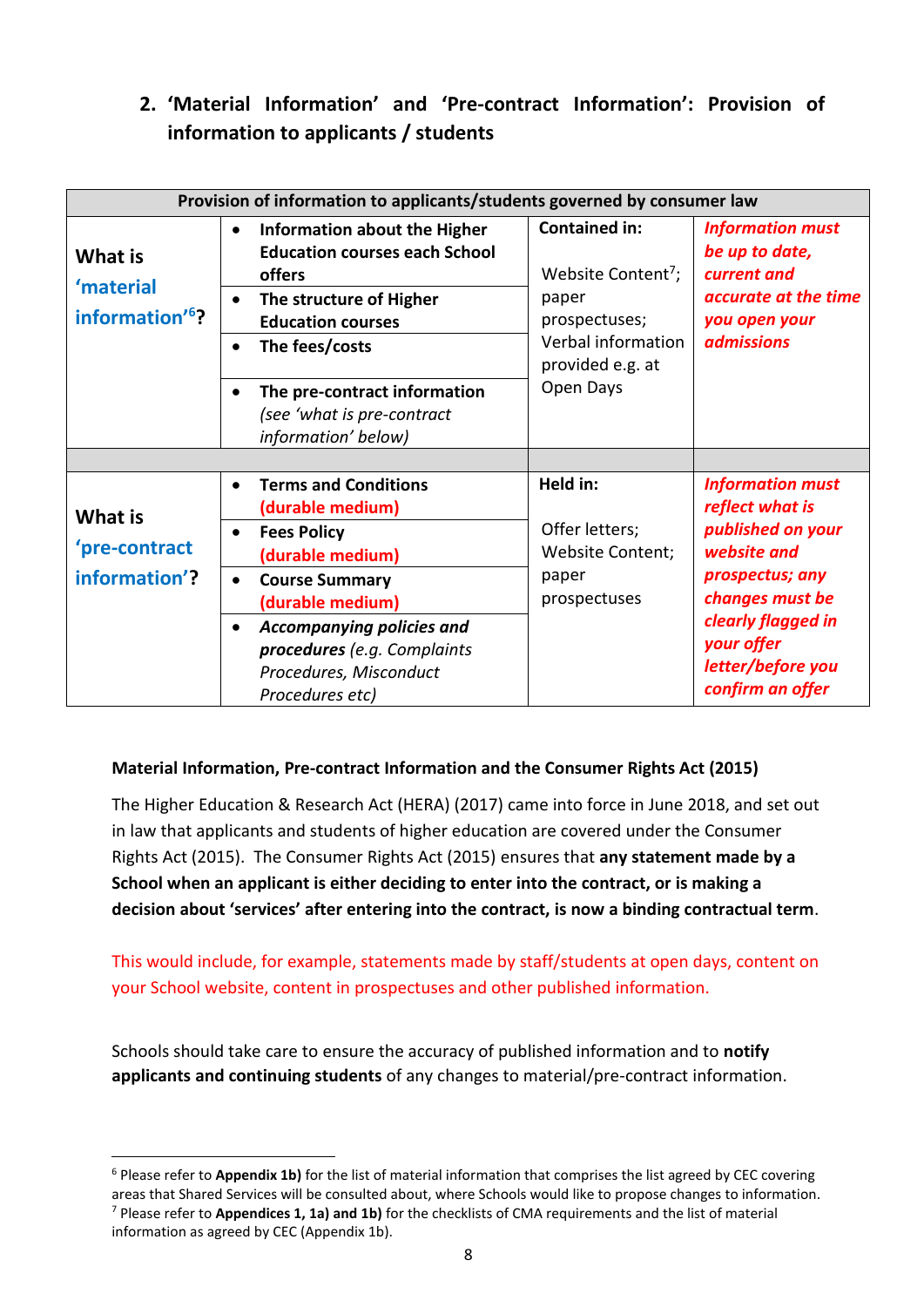# **3. Additional Requirements for the Provision Of Material Information to Applicants and Students arising from the Covid19 Pandemic**

In June 2020, the Office for Students published specific guidance on the provision of information to applicants and students in light of the Covid19 pandemic and the impacts of this relating to changes to advertised programmes and material information. The OfS guidance can be found at the following link:

• [https://www.officeforstudents.org.uk/publications/guidance-for-providers-about](https://www.officeforstudents.org.uk/publications/guidance-for-providers-about-student-and-consumer-protection-during-the-pandemic/)[student-and-consumer-protection-during-the-pandemic/](https://www.officeforstudents.org.uk/publications/guidance-for-providers-about-student-and-consumer-protection-during-the-pandemic/)

Staff should also be aware of the additional published information from the Office for Students at the following links:

- [www.officeforstudents.org.uk/publications/guidance-for-providers-about-quality-and](http://www.officeforstudents.org.uk/publications/guidance-for-providers-about-quality-and-standardsduring-coronavirus-pandemic/)[standardsduring-coronavirus-pandemic/](http://www.officeforstudents.org.uk/publications/guidance-for-providers-about-quality-and-standardsduring-coronavirus-pandemic/)
- [www.officeforstudents.org.uk/publications/regulatory-requirements-during-the](http://www.officeforstudents.org.uk/publications/regulatory-requirements-during-the-coronavirus-covid-19-%20pandemic/)[coronavirus-covid-19-](http://www.officeforstudents.org.uk/publications/regulatory-requirements-during-the-coronavirus-covid-19-%20pandemic/) pandemic/

Staff are asked to note in particular the following extracts (in italic font) from the Office for Students' guidance for providers about student and consumer protection during the pandemic. CDD has highlighted in bold font information where Schools are required to act:

*\_\_\_\_\_\_\_\_\_\_\_\_\_\_\_\_\_\_\_\_\_\_\_\_\_\_\_\_\_\_\_\_\_\_\_\_\_\_\_\_\_\_\_\_\_\_\_\_\_\_\_\_\_\_\_\_\_\_\_\_\_\_\_\_\_\_\_\_\_\_\_\_\_\_\_*

*24. When assessing providers' behaviour in relation to compliance with the C conditions, the OfS expects them to protect the interests of their students by providing clear and timely information to prospective and current students, ensuring that terms and conditions are fair and transparent, and that complaints processes are accessible and fair.* 

*25. As set out in our guidance on quality and standards during the pandemic, providers should make all reasonable efforts to provide alternative teaching and support for students that is broadly equivalent to the provider's usual arrangements. We also expect providers to ensure that they follow the principles set out in their student protection plans in relation to ensuring continuation of study for students, even where their plans do not specifically refer to pandemic-related risks.* 

*26. Providers have already adapted their arrangements for the remainder of the 2019-20 academic year and will be planning for any adjustments that may be necessary for 2020-21. As set out above, we expect only to take regulatory action where we consider that there has been a significant disregard for CMA guidance (and a significant breach of consumer protection law which is not a result of public health advice may be evidence of that), or reasonable efforts have not been made to protect the interests of students. We will, as a matter of course, take into account the impact of the pandemic on a provider's ability to satisfy conditions of registration.* 

*27. During this period, we are using four primary mechanisms to enable us to identify regulatory concerns about student and consumer protection:* 

*• We require a provider to report to us when it intends or expects to cease teaching some or all of its courses to one or more groups of students, and we are likely to seek*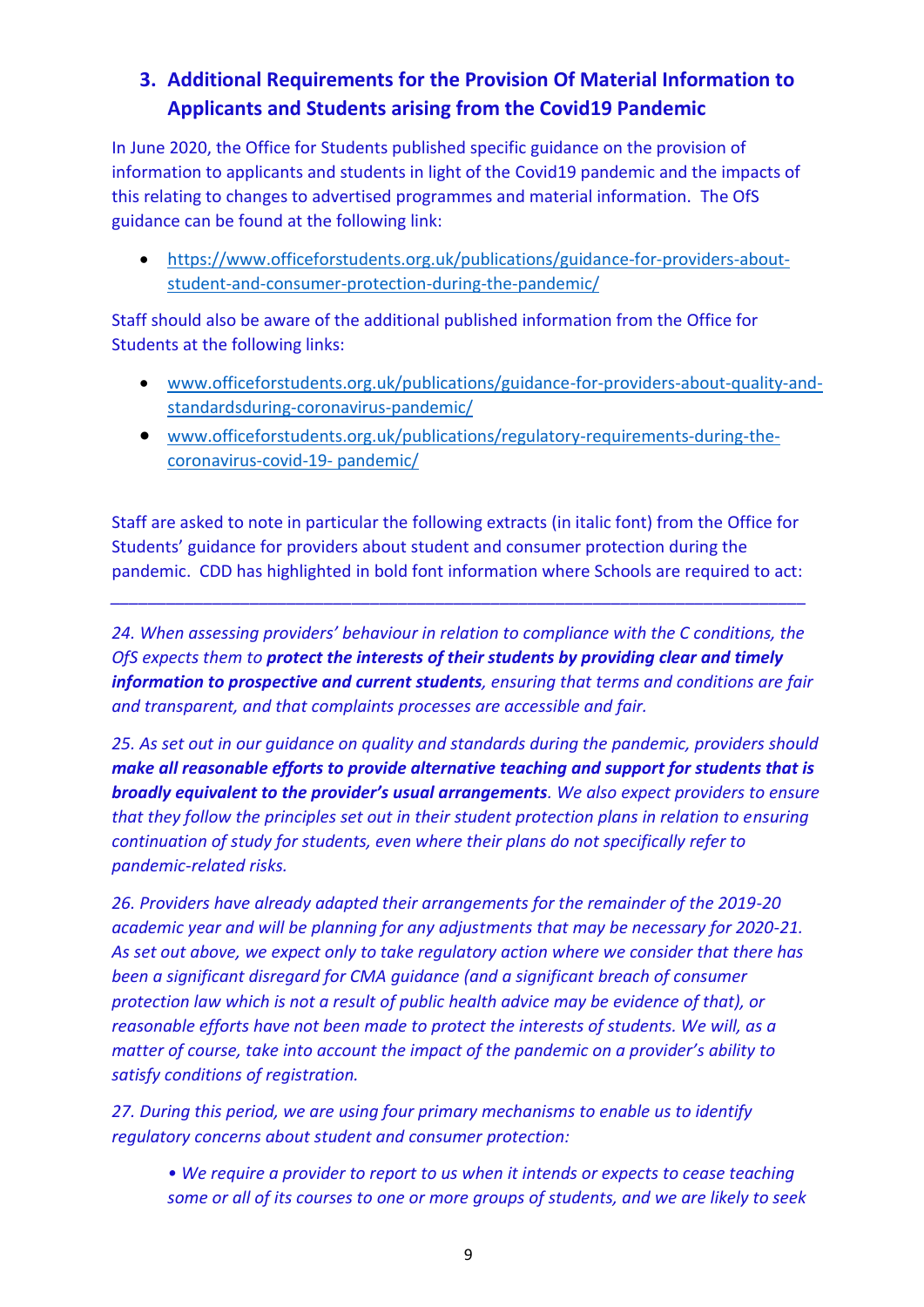*further information as a result of such a report. Further information about our reduced reporting requirements is available on our website.* 

*• We will continue to encourage students and other third parties to notify us of any concerns about the arrangements put in place by an individual provider. Such notifications will be particularly important to help us identity any providers that may not have made reasonable efforts to protect the interests of their students.* 

*• We will use our engagement with providers to understand their approaches to teaching and assessment during the pandemic, ensure they understand our guidance and expectations and to follow up any notifications that cause concern.* 

*• As part of our normal regulatory approach we consider the number and pattern of complaints to the OIA and we will continue to use this information to inform our assessments after the pandemic and so will be able to take into account issues raised by a provider's students and the OIA's response to these.* 

*28. In this context it is important that all providers consider how their approaches to the current situation will affect all students, and in particular those who might be most vulnerable to disruption. This includes students suffering from coronavirus or who need to self-isolate, international students, and students unable or less able to access or effectively engage in remote learning for whatever reason, together with care leavers, those estranged from their families, and students with disabilities.* 

*29. Providers should engage with student unions or other student representative groups in order to understand the concerns of students collectively as well as considering concerns raised by individual students.* 

*30. It is also important that all providers consider the needs of prospective students planning to start courses in 2020-21. It is not clear when the progress of the pandemic might allow for the delivery of courses to return to the format originally intended and advertised. In order for providers to satisfy our regulatory requirements, applicants will need to understand what a provider is committing to deliver, how it intends to achieve this and what plans are in place to manage possible changes should these be required in response to the pandemic and changing public health advice. Prospective students should be able to confirm their choice of a course and a provider with confidence on the basis of such information.*

*[…]*

#### *Prospective students*

*37. Prospective students will have a different relationship with providers to current students of those providers. This is because they will be making decisions about which course to choose, and where to study, based on the information given by providers. When prospectuses and other marketing materials were published for courses starting in 2020-21 and prospective students made their applications, the information provided would have been based on the way a course would normally run.* 

*38. Some information is therefore likely to have changed significantly as a result of the pandemic. Notwithstanding the significant uncertainty regarding the impact of coronavirus, providers will need to be clear about these changes, for example the extent to which teaching is now planned to be delivered online rather than face-to-face and over what*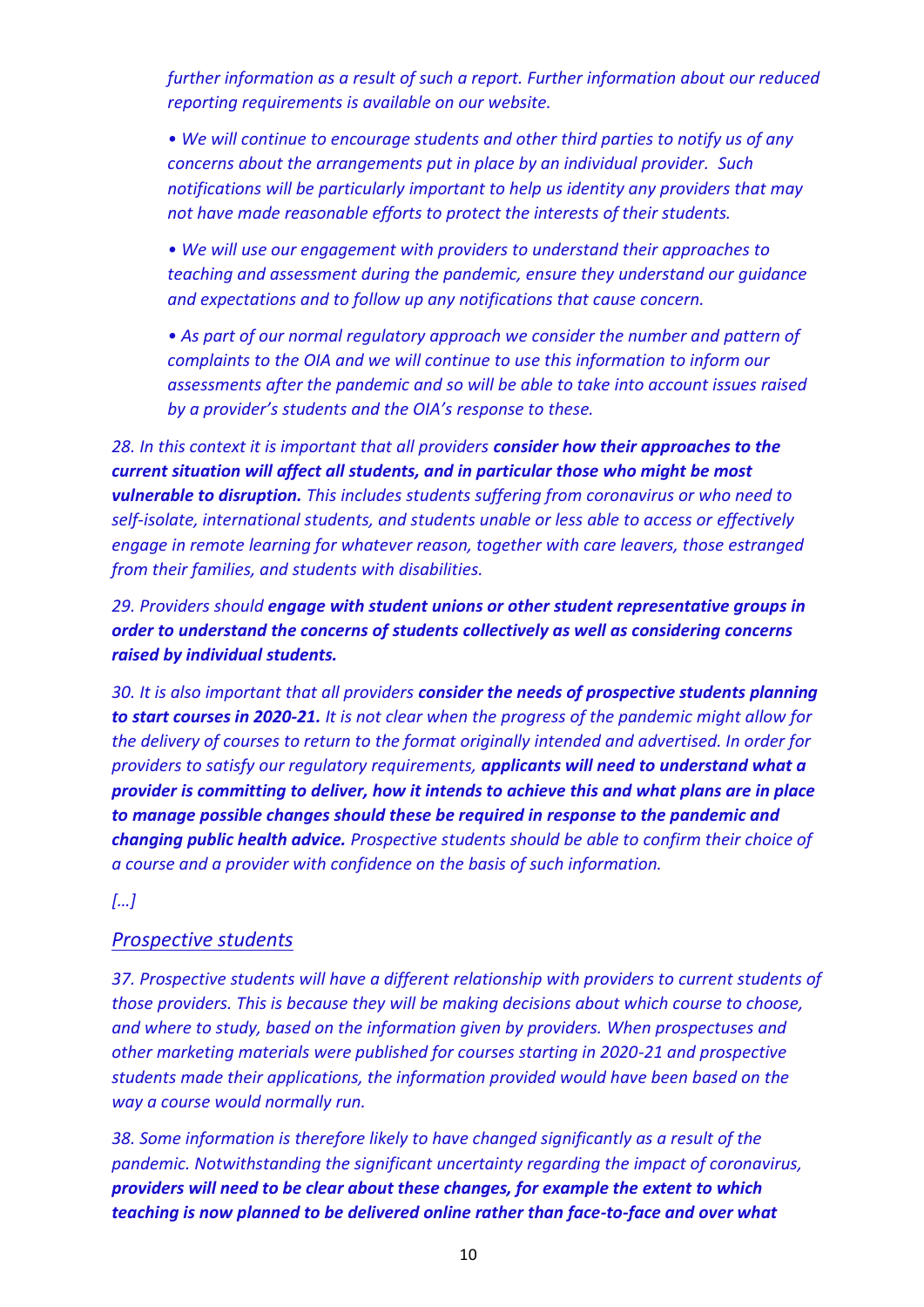*period. Prospective students will need to understand what a provider is committing to deliver in the current circumstances and in different scenarios, how this will be achieved, and the changes that might need to be made in response to changing public health advice. Sufficient information needs to be provided to allow prospective students to make an informed decision about whether they are willing to start a course and accept those adjustments or whether they would prefer to defer until the provider is able to deliver the course as originally advertised, or whether they might choose a different course or different provider.* 

*39. It is important to note that when an offer is accepted by an applicant a contract is formed. Any changes to material information that has been provided to the prospective student should be communicated to them before an offer is accepted, and they should expressly consent to those changes. Material information is information that students need to make an informed choice or decision and will cover details about the course and fees and includes the information described in paragraph 40.* 

*40. Sufficient information needs to be given to prospective students about the course, in line with CMA guidance, including information about any planned changes and the provider's plans for different scenarios. Providers must set out information that includes the following:* 

*a. Content of the course. If the modules, or other course components such as placements or field trips, that will be offered have now changed or reduced, or will be delivered in different years, this needs to be made clear. We expect providers to give applicants clear information about the content that will be delivered in 2020-21 and beyond.* 

*b. Length of the course. For example, if there are changes to the anticipated length of the course to take account of particular assessment methods or placements that might be core requirements for the course which can only be undertaken in a normal operating environment, then these should be explicit.* 

*c. How the course will be delivered. This includes the extent to which the course will now be delivered online rather than face-to-face and how the balance between, lectures, seminars and self-learning has changed. Prospective students will be particularly interested in the volume and arrangements of contact hours and support and resources for learning if this is now taking place online and virtually.* 

*d. Cost of the course. Information about the cost of a course should be explicit up front and should not increase once the course has started and so if a provider is offering a discount only for the year in which any adjustments will be made and the cost will increase to a 'normal' level thereafter this needs to be made clear to the applicant. Providers should also be clear about any extra costs that students might need to bear to access resources or buy equipment as a result of the changes to teaching.* 

#### *e. How the course will be assessed.*

*f. Award. If there are potential changes to the qualification that is awarded, for example professional accreditation, as a result of the pandemic. If professional accreditation has not been confirmed for 2020-21 then this should be made clear.* 

*g. Possible locations. If the pandemic has affected where teaching may be delivered if and when face-to-face teaching can resume, for example because social distancing requirements*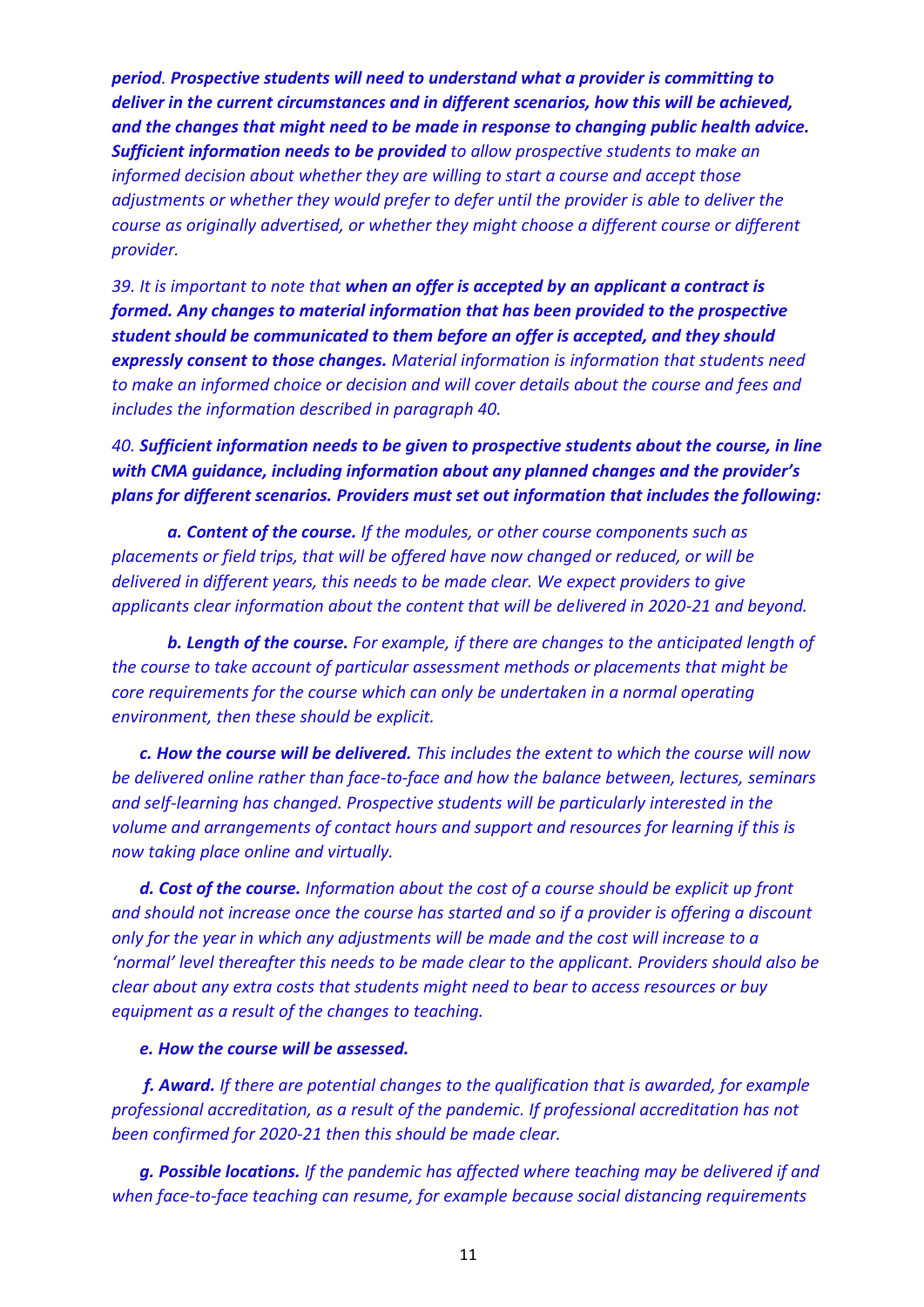*may mean additional space may need to be made available at a location that is not the normal teaching location for the course, then this should be explicit.* 

*41. We recognise that in the current circumstances it is difficult for providers to give exact information to students on how a course will be delivered. However, providers should acknowledge what is definite and what is not, set out their plans for the delivery of the course and properly explain the differences in delivery that will apply in different circumstances.*

*42. Providers should let students know about their plans for delivery in different scenarios and changes in public health advice, for example by saying that teaching will be online until government restrictions on social distancing are lifted which might mean this is online for the entire academic year, or by describing that face-to-face teaching will be delivered following guidelines on social distancing and increased health and safety measures. Providers should also explain, if face-to-face teaching is resumed, what measures a provider would take in the event of a further lockdown.*

*43. Plans need to be explained in a way that would allow a prospective student to make an informed choice about what and where they study and to allow them to change their mind if they are not satisfied with the revised offer.* 

*44. Providers should also let applicants know how they would communicate with them about these plans and any further changes that are necessary in response to changes in public health advice.* 

*45. If an applicant is not made aware of, or does not consent to, changes to the material information in their offer and begins their course in 2020-21, we would expect the provider to ensure that those students are aware of the options available to them, such as the right for the students to seek repeat performance or a partial refund (dependent on what is applicable in the circumstances). This is because providers have the opportunity now to set out in advance of the student starting their course in 2020-21 what it plans to deliver in the current circumstances and what its plans are in different scenarios.* 

*46. In circumstances where offers have already been accepted, the express consent of the student will be needed to make any changes to material information that was included in the offer. The OfS considers that this is likely to be different to a situation where the material information provided to prospective students set out what might change and how this would be implemented. Then, although the course would be different, this was already clearly and properly explained to the prospective student.* 

*47. Changes to material information should be drawn to the attention of applicants in a timely way so that applicants, whether or not they have already accepted an offer, may pursue other choices. For example, for prospective students planning to start undergraduate courses in September 2020-21, we would expect such information to be made available to them before 10 confirmation and clearing in August 2020. For other students, information needs to be provided in order to inform decision making.*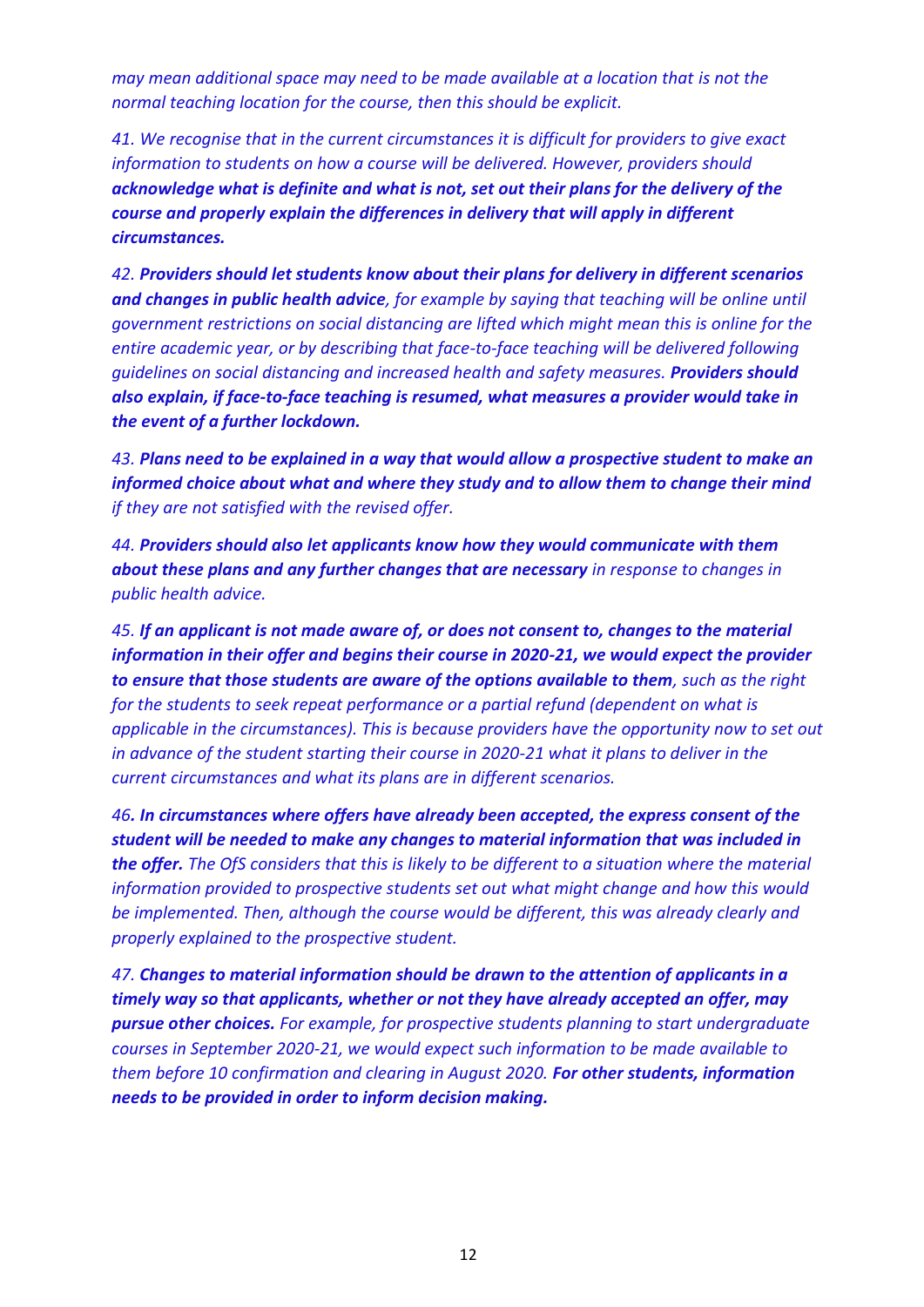#### *Current students (with existing contracts)*

*48. Providers have entered into contractual relationships with their current students and the material information they provided as part of the offer forms part of the contractual responsibility to the student. The content of those contracts and the relevant consumer protection law will determine the scope of the relationship, and potential remedies available for the student for any alleged breach of the contract (or relevant consumer protection law).* 

*49. In the current circumstances where providers have had to make changes to courses to comply with government public health advice it is likely that delivery will have been, in the majority of cases, significantly different to that which was offered to the student. Where providers have existing contracts with their students, the terms and conditions that were agreed at the time the contract was formed will apply to the contractual relationship. This includes information that was provided to students at the application stage about how the course would be delivered.* 

*50. As a general principle, the OfS expects that a provider should make all reasonable efforts to fulfil its contracts with students by continuing to deliver higher education that is broadly equivalent to that which was originally advertised even if that education is being delivered through a different method as a result of public health advice.*

*51. The OfS will continue to expect providers to comply with its guidance on quality and standards. As set out in paragraph 8 above, we will generally only take regulatory action where a provider has demonstrated significant disregard for CMA guidance, or a significant breach of consumer law which is not a result of public health advice, or where reasonable efforts have not been made to protect the interests of students.* 

*52. We consider that providers will need to provide current students with clear and timely information about any changes to material information about the course as set out in paragraph 40 above and should seek their consent to this change.*

*53. Providers should also let current students know what options are available to them if they are not satisfied with the changes that have been made; for example, if there is an option for students to take a year out or to transfer to another course.* 

*54. Providers should note that while following this approach may be appropriate for regulatory purposes it does not imply that providers will be compliant with the law.* 

*55. Students have rights under consumer protection law, which includes the right to redress in certain circumstances.* 

*56. We expect providers to properly consider their obligations under consumer protection law, including students' rights to redress. Providers should seek their own legal advice and properly document their decisions in relation to consumer protection law.* 

*57. As noted in paragraph 9, this guidance does not affect students' rights under breach of contract or consumer protection law or prevent action being taken by students or other authorities. Ultimately only a court can decide whether a breach of the law has occurred 11 including whether any remedies for consumers apply. Students also have the right to complain to the OIA if they have completed their provider's own internal complaints process.*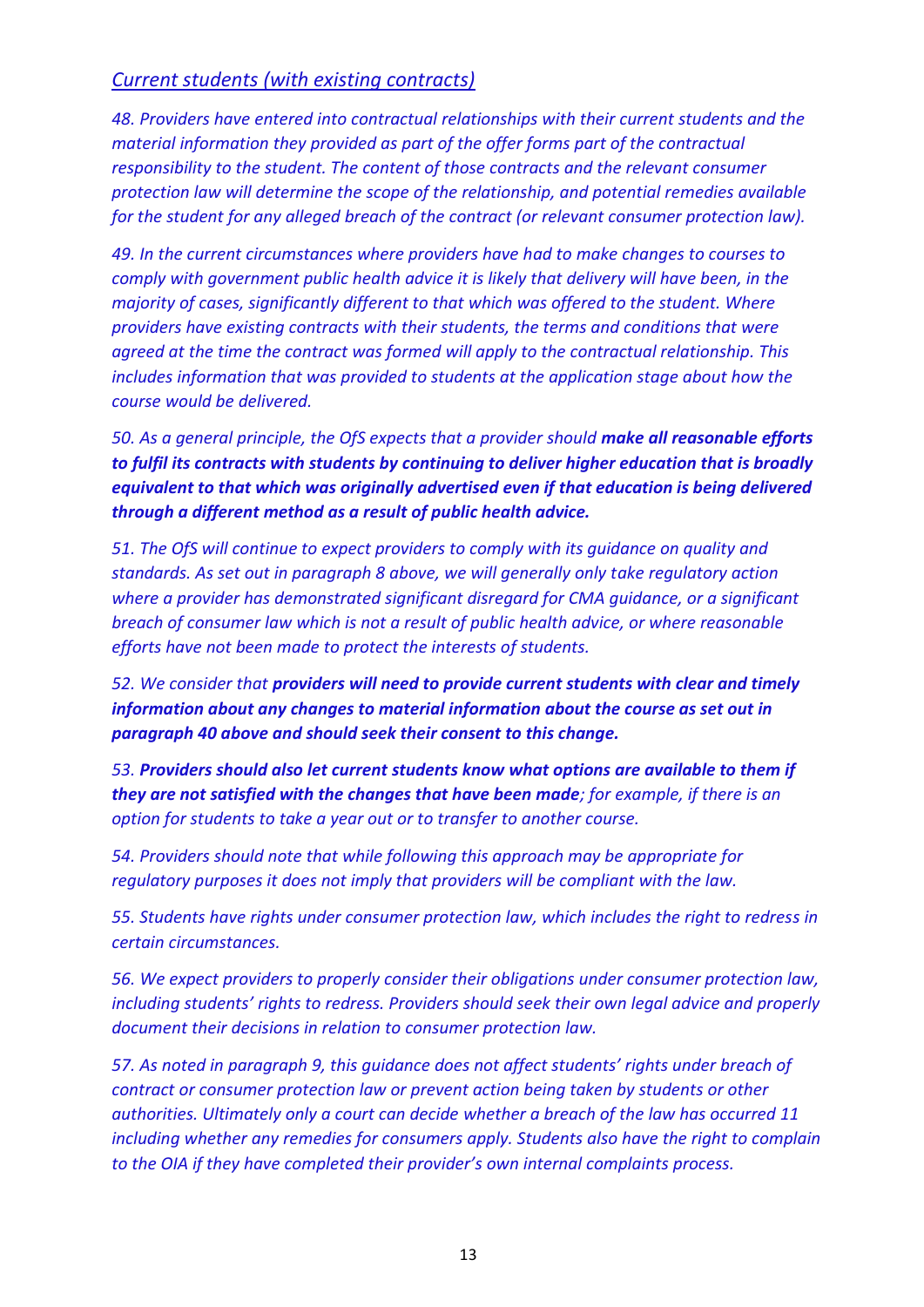#### **4. What do Schools need to do?**

- **Follow the Conservatoire model Terms and Conditions, Fees Policy, and Offer Letter templates. The Course Summary Template should be followed unless you have an equivalent document in place.**
- **Send through your Terms and Conditions, Fees Policy, Course Summary documents and Offer Letters for checking by Quality Team ahead of publication/dissemination.**  Please allow enough time for Quality Team to check through the documents and feedback in accordance with any internal School schedule of approval.
- **Material information must be accurate and kept up to date.**
- **Where there are changes to previously advertised programme delivery as a result of the Covid19 pandemic (including future as yet unforeseen changes):**
	- o **check the information in Section 3 of this handbook;**
	- o **use the checklists in Appendices 7a and 7b**
	- o **consult with the Conservatoire Quality Team for advice and guidance**
	- o **Ensure communications with applicants and current students are timely, as frequent as necessary, and accurate at the time of issue**
	- o **For applicants, ensure that the contract cancellation period (as set out in the Terms and Conditions) is renewed as necessary in the event of any change to material information**
	- o **For current students, ensure that you seek student consent to changes to programmes, and let them know what options are available to them if they are not satisfied with the changes that have been made**
- **Material information and pre-contract information needs to be easy to find on your website.**  Quality Team can help run a user test for you to advise on user-friendliness and can review your website to check if there are any areas needing attention.
- **When making formal offers of a place to study, the following 'Pre-Contract information' must be sent in durable medium at the point of making an offer to an applicant:**
	- **Terms and Conditions** (see Appendices 2 for the template and 2A for guidance)
	- **Fees Policy** (see Appendices 3 for the template and 3A for a guidance checklist)
	- **Course Summary document** (see Appendix 4 for the template<sup>8</sup>)
	- **Offer Letter** (see Appendices 5 for the template and 5A for a template Guidance Note)
	- *(Guidance Note on changes to pre-contract information, if necessary/relevant)*

<sup>&</sup>lt;sup>8</sup> Where Schools already have a comparable Course Summary template in place they may use that in lieu of the Conservatoire exemplar.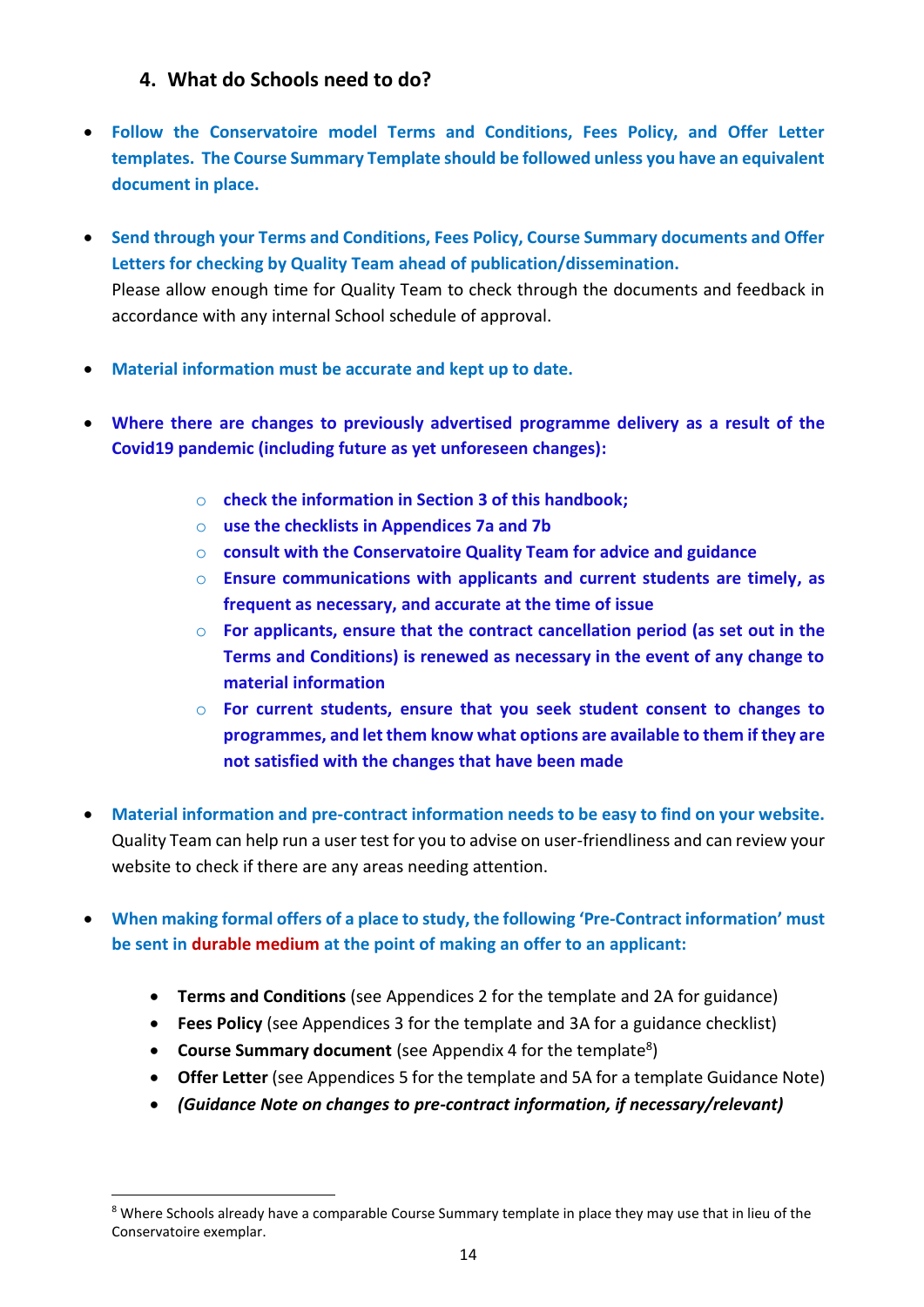• **Links in 'pre-contract information' to webpages must be working, or should redirect to new pages where the webpage has become obsolete.**

It is easier to avoid broken links if you link to 'landing pages' where documents can be found, rather than to specific documents themselves.

• **Changes to material/pre-contract information must be communicated to applicants and registered students.** 

Where applicants have already had a formal offer in durable medium, this will normally need to be reissued with a fresh set of pre-contract documents together with a guidance/briefing note about the changes, and the 14 day cooling period will recommence as if for the first time. An example of a guidance note is provided as Appendix 5A.

• **Current Terms and Conditions, Fees Policies and Course Summaries should be published online before formal offers are made.**

If you are unsure about anything contact the Academic Registrar/Deputy Academic Registrar for a discussion and/or advice.

#### **5. Some further future considerations for the Schools**

#### • **How courses and services are being advertised to prospective students**

There are likely to be lasting changes to how courses are delivered, with a shift towards blended learning, even post-pandemic. This needs to be advertised in the course literature well in advance to mitigate any possible risks and allow for some manoeuvring for the school, as exclusively face-to-face delivery may not necessarily be achievable and advertising it as such may be misleading. This information needs to be clear and easily accessible. Any advertising with regards to full in-person delivery is a risk area as it is legally binding.

#### • **Variation clauses**

While all schools are currently using the CDD single Terms and Conditions, they may wish to review them at some point in the future after having gained their OfS registration, including the variation clauses. Variation clauses are very specific to the type of institution you are, the type of courses you are delivering, and the kind of students you have. In the event that circumstances mean changes need to be made to student contract, providers need to look at their variation clauses to be able to make changes unilaterally. However it's a very fine balancing act between making these clauses fair and the institution shackling itself to what it can and cannot change. The key thing to bear in mind here is fairness – it is not going to stand the test of fairness if providers say they can change the course whenever they like, and HE lawyers are finding themselves spending increasingly more time looking at these variation clauses with different providers, making sure they are both right and fair.